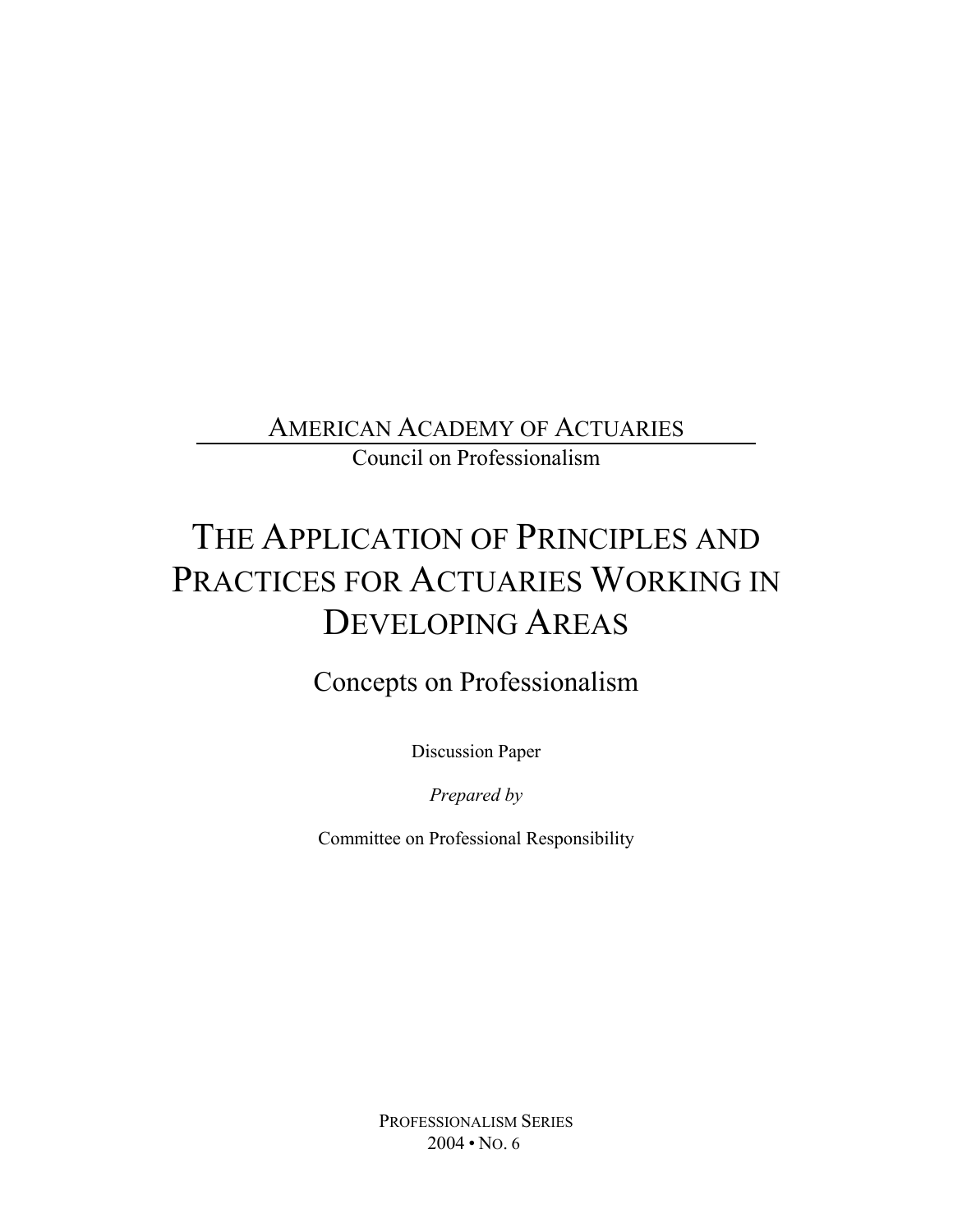# **TABLE OF CONTENTS**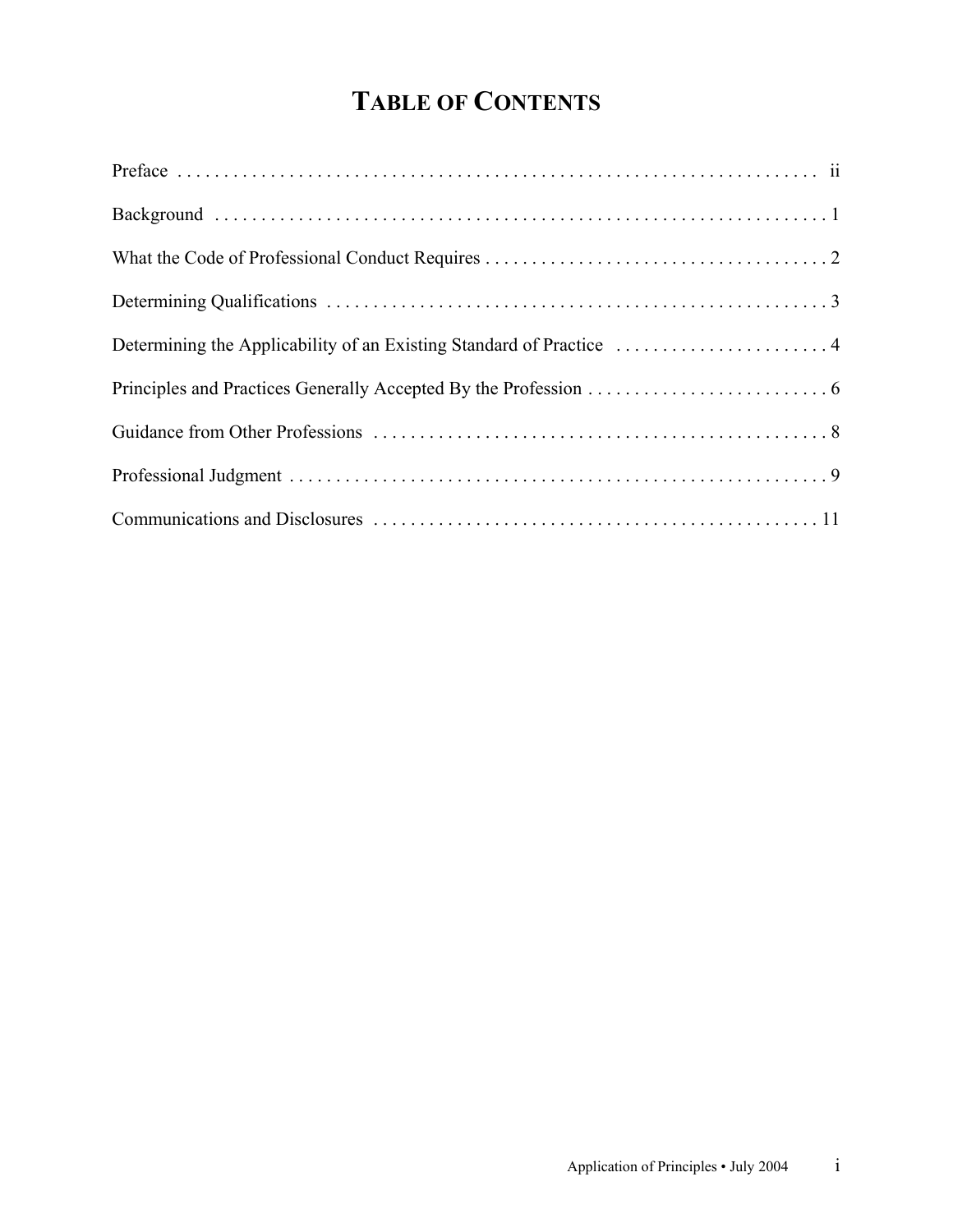#### **PREFACE**

This discussion paper has been developed by the Committee on Professional Responsibility of the American Academy of Actuaries for discretionary use by actuaries. Its purpose is to assist actuaries in considering their obligation to comply with Precept 3 of the Code of Professional Conduct, which mandates that an actuary's services be performed in a manner that satisfies applicable standards of practice. In instances where applicability is unclear or nonexistent, Annotation 3-2 of the Code provides that actuaries should exercise "professional judgment, taking into account generally accepted actuarial principles and practices."

In addition, this discussion may be of some help to actuaries considering their obligation to comply with Precept 2 of the Code, which requires actuaries to be qualified to perform Actuarial Services. Annotation 2-2 explains that this requirement remains, even in the absence of applicable Qualification Standards.

This paper was not promulgated by the Actuarial Standards Board and is not binding upon any actuary. No affirmative obligation is intended to be imposed on any actuary by this paper, nor should such an obligation be inferred from any of the ideas expressed or suggestions made herein.

In considering and addressing the interests of the various parties who use their work products, actuaries should be guided by the Code of Professional Conduct. The Committee drafted this paper with no intention to add to, modify, or diminish the requirements of the Code. To the extent any conflict or difference appears to exist or could be implied between this paper and the Code of Professional Conduct, the Code would prevail.

Members are encouraged to share their comments on this paper with the Committee on Professional Responsibility to facilitate improvement in any future releases on this topic. Comments can be submitted to  $paper@actuary.org$ .

#### **JULY 2004**

*The Committee on Professional Responsibility presents these ideas with the expectation that they will be both useful and thought-provoking and will provide a framework within which professional judgment can be applied in situations where no applicable standards of practice exist. Ultimately, it is the Code of Professional Conduct that governs the responsibilities of actuaries in this area. However, the ideas and suggestions offered in this paper are intended to assist actuaries in applying the Code of Professional Conduct to their individual situations. The Committee believes that expanded discussion of the concepts and suggestions offered in this paper will benefit the profession.*

**COMMITTEE ON PROFESSIONAL RESPONSIBILITY**

Thomas L. Bakos, Chairperson Cara M. Blank Carl Shalit William C. Cutlip Russel L. Sutter Jeffrey L. Kucera J. Kevin Watts Robert E. Orean Marc I. Whinston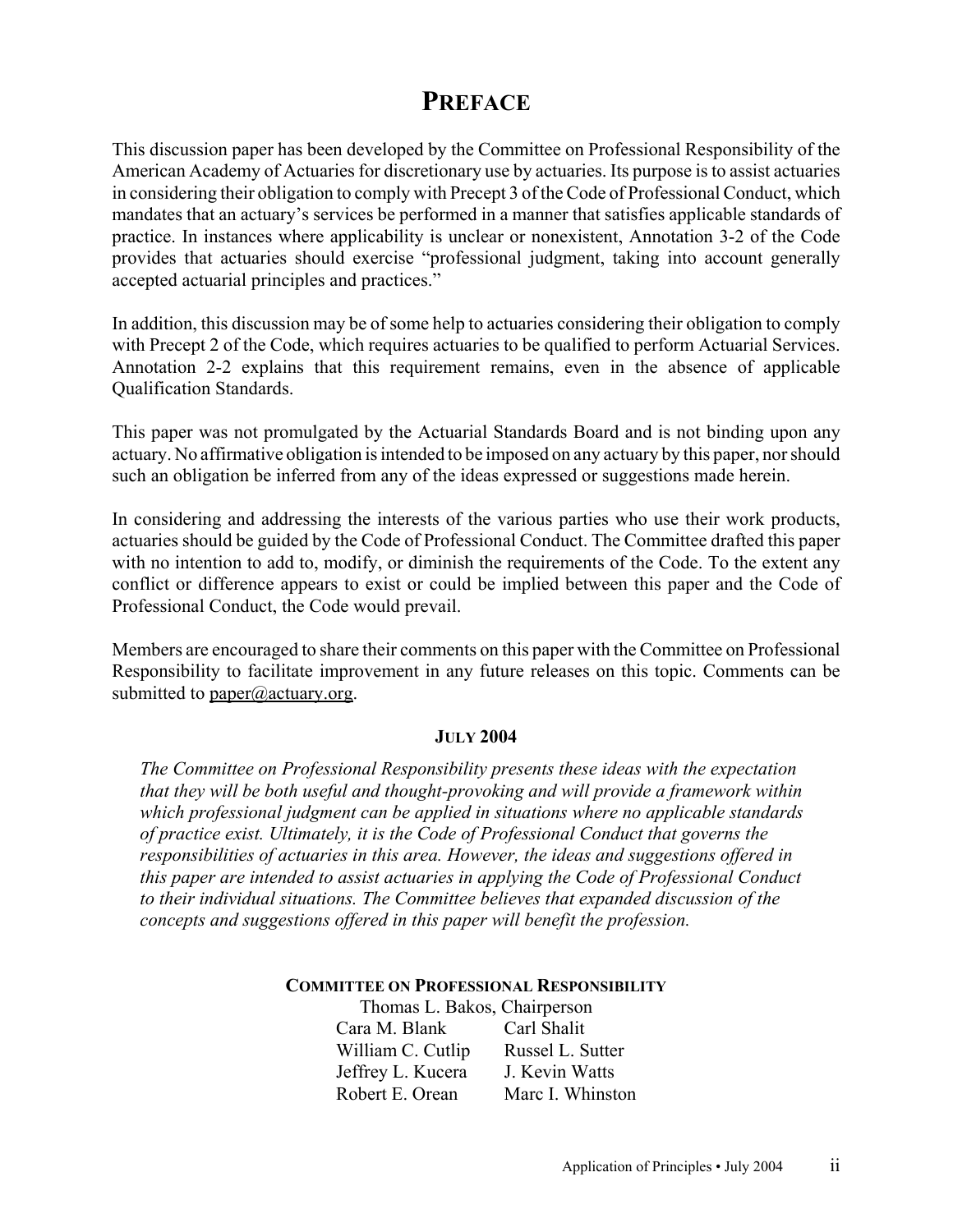#### **BACKGROUND**

Actuarial practice evolves over time, and actuaries may be called upon to provide professional services in new areas of practice or to perform tasks that were not previously needed. For example, changes in the financial services industry have offered actuaries the opportunity to become involved in asset management, investment oversight, and banking at a level beyond previous practice.

Actuarial Standards of Practice (ASOPs) are promulgated by the actuarial profession to provide its members with binding guidance on *how* to perform various types of professional services. Precept 3 of the American Academy of Actuaries' Code of Professional Conduct (Code) requires members to ensure that professional services that are rendered by them or under their direction meet applicable ASOPs. Annotation 3-2 recognizes, however, that questions can arise with regard to the applicability of a standard of practice and that, in some instances, no applicable standard exists, and calls upon the actuary to utilize professional judgment in such cases, taking into account generally accepted actuarial principles and practices when determining how to perform professional services.

For practice in the United States, the applicable ASOPs are those promulgated by the Actuarial Standards Board (ASB) through a process of exposure of proposed standards and commentary by interested parties. In an effort to ensure that its standards provide actuaries with appropriate guidance, the ASB often issues multiple exposure drafts of proposed standards, and the development of an ASOP frequently takes a year or more. In the interim, practitioners may be called upon to provide requested professional services without the benefit of the guidance that an ASOP offers.

Further, not all ASOPs apply to every assignment an actuary undertakes. Most ASOPs are specific to a particular practice area or type of professional service. In the absence of an applicable ASOP, actuaries are expected to exercise professional judgment, taking into account practices generally accepted by the profession, in determining how to perform professional services.

In the past, actuaries have looked to Interpretative Opinion No. 4, *Actuarial Principles and Practices*, for guidance on practice in the absence of applicable ASOPs. However, when the Code was amended, effective January 1, 2001, many of the concepts previously set forth in Interpretative Opinion No. 4 were incorporated into the amended Code, and the Interpretative Opinion was withdrawn. The ASB issued an exposure draft of a proposed standard, *Utilization of Generally Accepted Actuarial Principles and Practices*, to replace Interpretative Opinion No. 4. Upon reviewing the comments received on the exposure draft, the ASB concluded that the Code offered sufficient appropriate guidance on most topics covered in the proposed standard and that it would be preferable not to issue any additional binding guidance in the form of an ASOP. However, the ASB believed that members might benefit from non-binding discussion of the various approaches practitioners take to their practice in the absence of an applicable ASOP. The ASB asked the Academy's Council on Professionalism to develop a discussion paper on practice in the absence of applicable ASOPs. This paper responds to the ASB's request.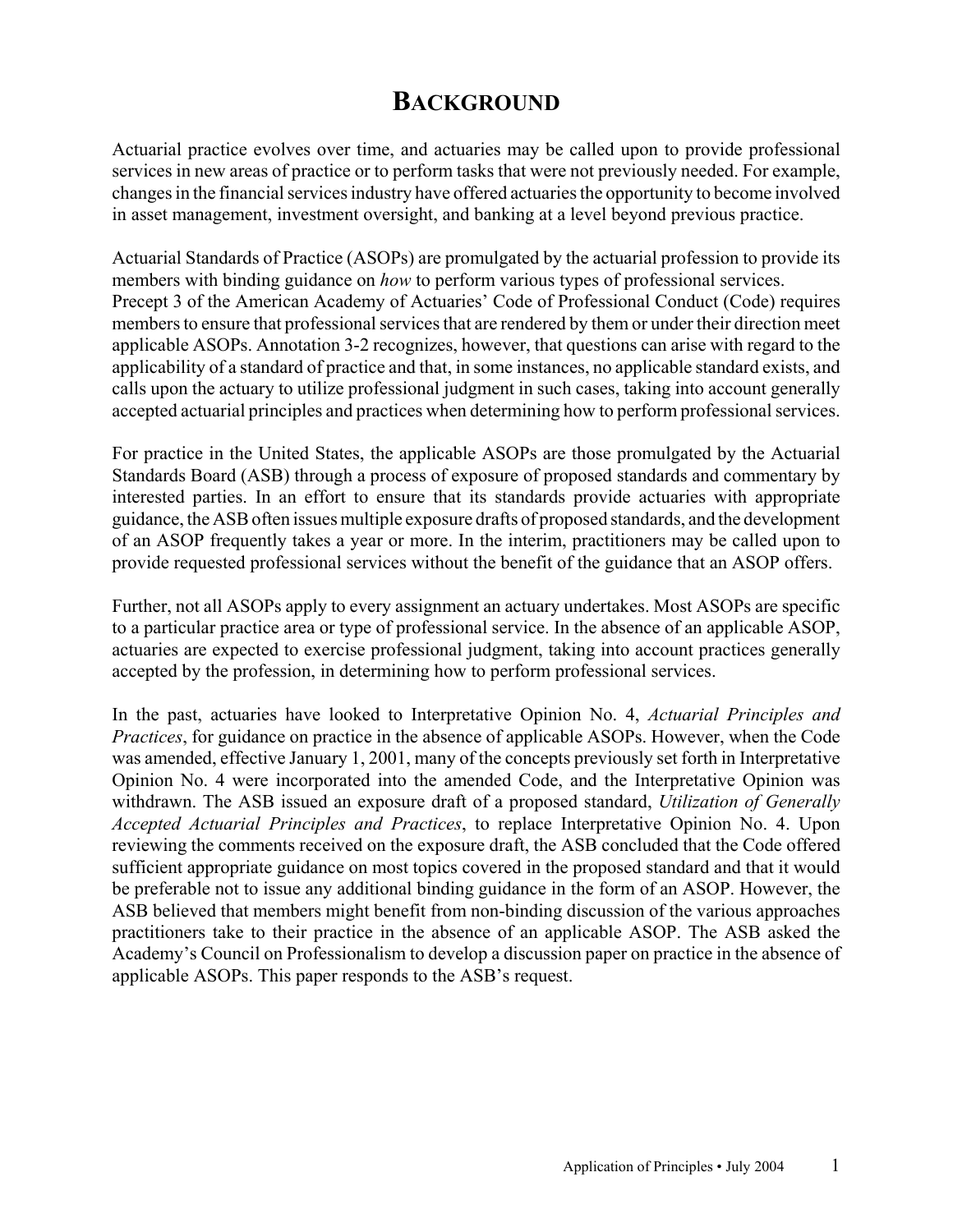### **WHAT THE CODE OF PROFESSIONAL CONDUCT REQUIRES**

The Code of Professional Conduct requires actuaries to adhere to the high standards of conduct, practice, and qualifications of the actuarial profession, thereby supporting the actuarial profession in fulfilling its collective responsibility to the public.

An actuary must be familiar and keep current with the Code of Professional Conduct and the applicable law and rules of professional conduct for the jurisdictions in which the actuary renders actuarial services.

Precept 3 of the Code requires that actuarial services that are performed by or under the direction of the actuary satisfy applicable Actuarial Standards of Practice. This implies that it is the professional responsibility of an Actuary to stay abreast of changes in these standards. Annotation 3-3 of Precept 3 states that when an actuary uses procedures that depart materially from those set forth in an applicable standard of practice, the actuary must be prepared to justify the use of such procedures. Moreover, Annotation 3-2 allows the actuary to utilize professional judgment in situations in which no standard exists or the applicability of existing standards is in question. In doing so, the actuary is reminded to take into account practices and principles generally recognized by the profession.

Critical decisions the actuary typically makes when working in a new or developing area are to what extent the actuary's work in that area is subject to existing standards and to what extent existing practices and principles generally recognized by the profession can be applied, with or without adaptation. In making these decisions, the actuary takes into account the overall professional standards set by the Code.

Precept 1 requires an actuary to act honestly, with integrity and competence, and in a manner to fulfill the profession's responsibility to the public and to uphold the reputation of the actuarial profession. An actuary shall not engage in any conduct that involves dishonesty.

Precept 2 addresses competence more specifically, in stating that an actuary shall perform actuarial services only when the actuary is qualified to do so. To act honestly and with integrity is the foundation of the Code of Professional Conduct. There are fourteen precepts in the Code and each one is related to honesty and integrity. Precepts 4 through 14 apply honesty and integrity to communications and disclosures, confidentiality, conflicts of interest, professional courtesy and cooperation, advertising, ensuring that services are not used to mislead other parties, using titles and designations, and reporting and responding to violations of the Code of Professional Conduct.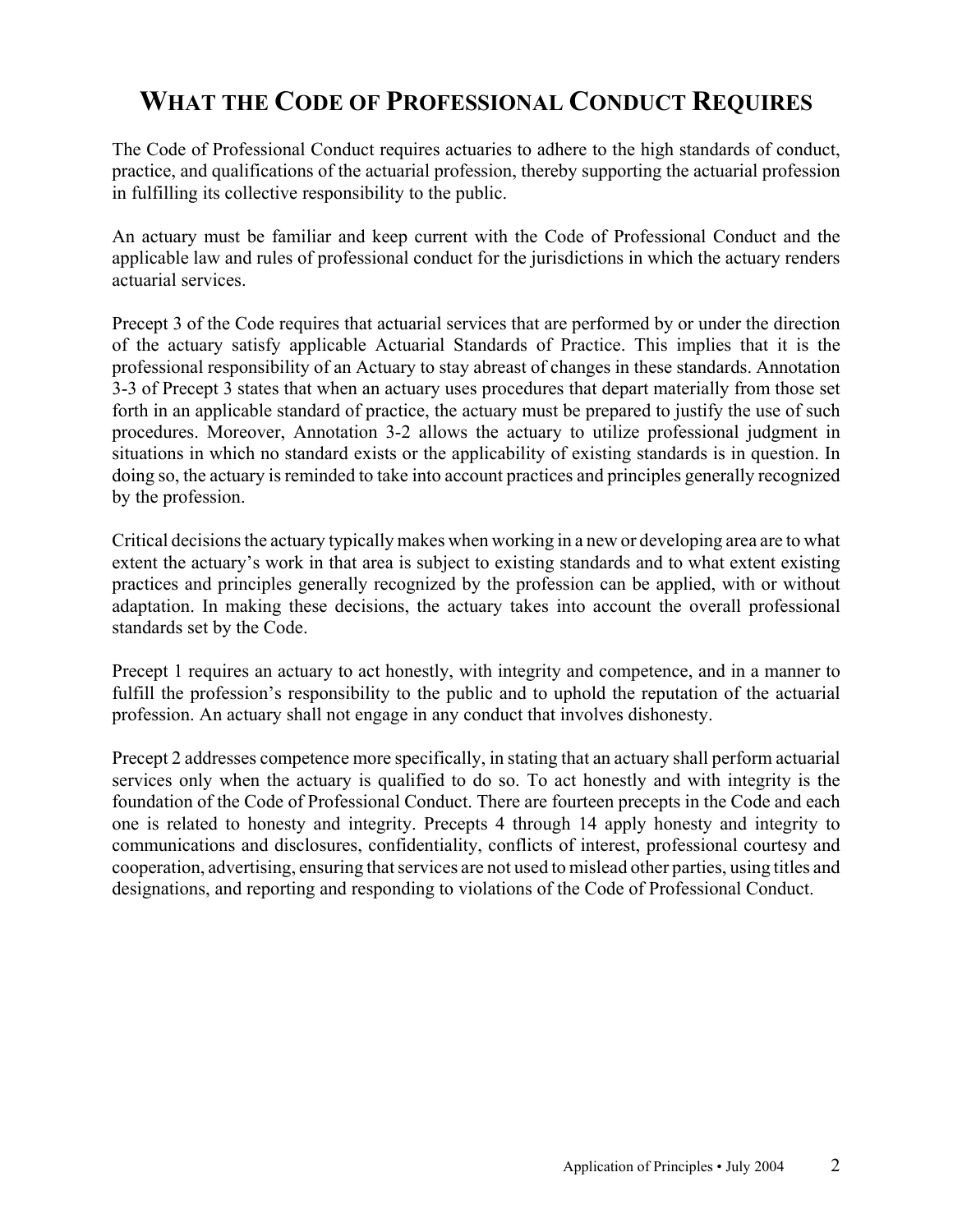### **DETERMINING QUALIFICATIONS**

In determining whether he or she is qualified in a new or developing area, the actuary looks to Precept 2 of the Code and to the Qualification Standards (Qualification Standards) for Prescribed Statements of Actuarial Opinion (PSAOs). According to the Qualification Standards:

"Requirements to meet the General and Specific Qualification Standards are of three types:

- Basic Education: The actuary must have obtained sufficiently comprehensive knowledge of the subjects involved to be able to determine which actuarial concepts and techniques are applicable to the assignment, and to apply them successfully.
- Experience: The actuary must have experience relevant to the subject of the PSAO.
- Continuing Education: The actuary must obtain sufficient continuing education to maintain current knowledge of applicable standards and principles of practice in the actuarial practice area of the PSAO. The actuary must obtain an average of twelve credit hours per calendar year of continuing education at least 50% of which must consist of organized activities. Organized activities are formal activities that provide the opportunity to interact with other professionals."

If the new or developing area of practice is one that is, at least, partly actuarial in nature, it is likely that the actuary taking on an assignment in that area satisfies the basic education requirement. That is, the actuary is usually able to determine which basic actuarial concepts and techniques are applicable to the actuary's work in the evolving area.

With respect to the experience requirement, the current Qualifications Standards are focused on experience relevant to a particular PSAO, a document which is not likely to be required in an area that can be described as "new or developing." However, Precept 2 of the Code does require that actuaries be qualified to perform the actuarial services they provide and, in particular, Annotation 2-2 emphasizes that this requirement to be qualified exists even if there are no applicable qualification standards.

In order to consider whether or not this experience requirement is satisfied, the experience of the actuary in one or more recognized practice areas that are, at least, partially applicable or related to the new or developing area could be considered. Actuarial concepts and techniques are often transferable or relevant in more than one practice area, and the possibility that there may be overlap can mean that experience in an established practice area can contribute to satisfaction of the experience requirement in a new or developing area.

As indicated, Continuing Education is a requirement that currently applies only to PSAOs.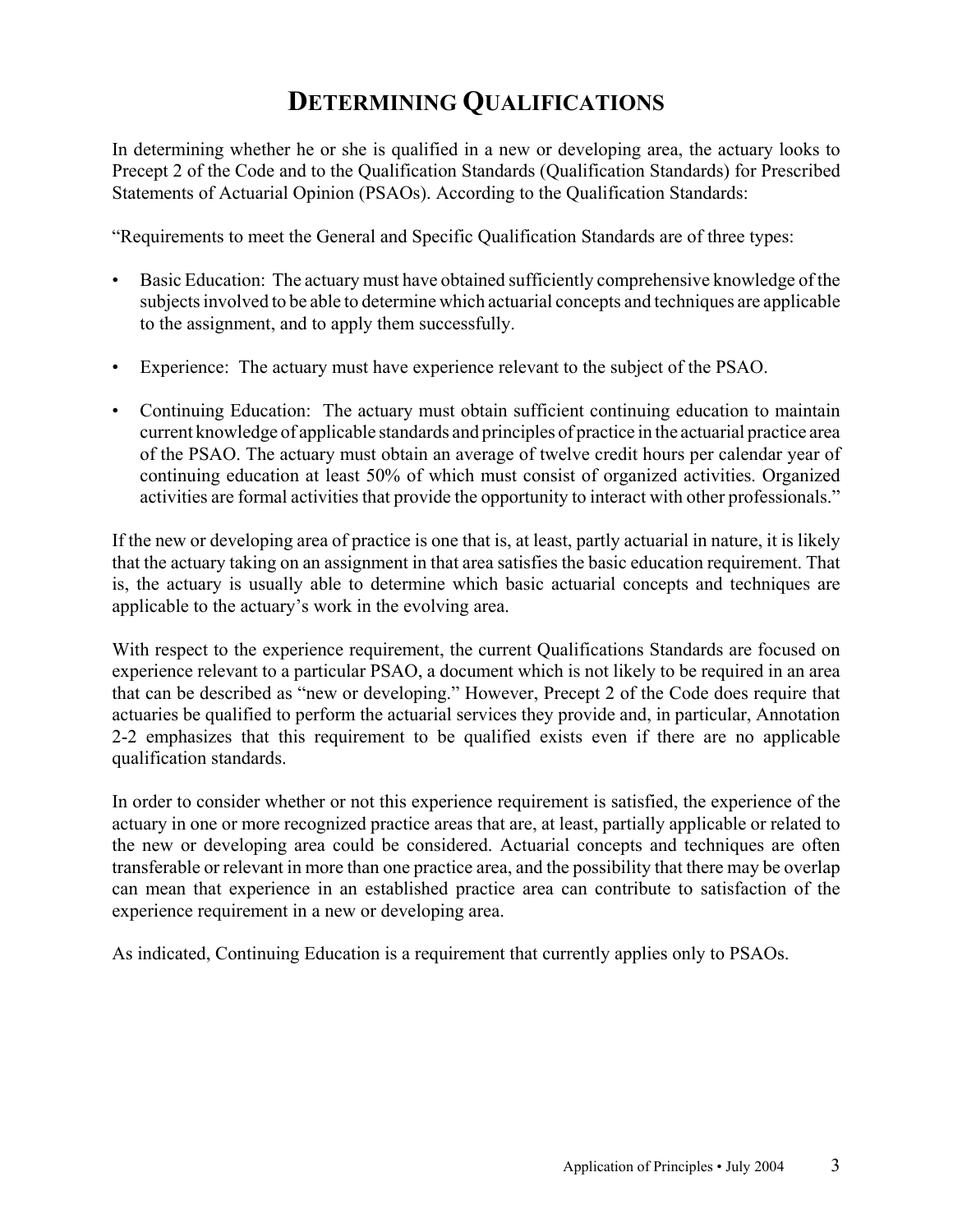# **DETERMINING THE APPLICABILITY OF AN EXISTING STANDARD OF PRACTICE**

Some ASOPs, such as ASOP No. 41, *Actuarial Communications*, or ASOP No. 23 , *Data Quality*, are applicable to virtually anything an actuary does, whether or not other ASOPs apply.

In determining which, if any, other ASOPs are applicable to a specific project in a new or developing area of practice, an actuary considers a number of factors. The actuary's experience in the developing area of practice typically provides some insight as to whether any other ASOPs may apply. If the applicability of an existing ASOP, in whole or in part, cannot be determined by the actuary, then the actuary's experience level may not be adequate to provide actuarial services in the developing area.

It is important to understand that, except in unusual situations, ASOPs are not like laws, regulations, or similar pronouncements that must be followed to the letter. ASOPs are the codification of practices generally accepted by the actuarial profession in traditional and well-recognized actuarial areas of practice. Most ASOPs have a provision that addresses divergence from their articulated requirements, subject to appropriate disclosure and possible justification. As opposed to diverging from a standard, an actuary working in a developing area might also consider the applicability of existing standards, at least in part, when searching for guidance regarding actuarial services provided in these new and developing areas of practice.

In general, the starting point for determining if an existing ASOP is, at least, partially applicable would be the actuary's own knowledge and experience. An actuary working regularly in a particular area of practice and who is otherwise qualified usually will have sufficient knowledge and experience to know which, if any, ASOPs are applicable. If there are any significant doubts, the actuary may wish to take advantage of other qualified actuaries working in the practice area to gain their insight. Another excellent resource is the most recent Applicability Guidelines (available on the Academy's Web site).

The ASB is constantly reviewing and, when necessary, revising ASOPs as actuarial practice changes or as a need for new standards develops. An actuary involved in a new and developing area can become aware of changes currently being considered by the ASB by reviewing proposed standards being distributed for comment that might address in whole or in part the new area of practice.

Requirements imposed by statute or regulation and rules created by courts or regulatory and quasiregulatory boards such as the NAIC and the AICPA and similar bodies in the rest of the world can provide guidance in new and developing areas of practice. Examples of these include NAIC Model Regulation XXX (strengthening reserve requirements for term insurance) and SFAS 132 (modified FAS 87, 88, and 106). In fact, when requirements of law conflict with the Code, the requirements of law take precedence, although some actuaries choose to disclose such conflicts in appropriate actuarial communications. In the absence of clearly applicable ASOPs or Code precepts, the actuary may wish to consider whether applicable laws or regulations can provide some guidance on appropriate practice.

Actuaries may change their areas of practice and may not initially be fully qualified to practice in the new area. In these situations, the actuary would typically consult with an actuary qualified in the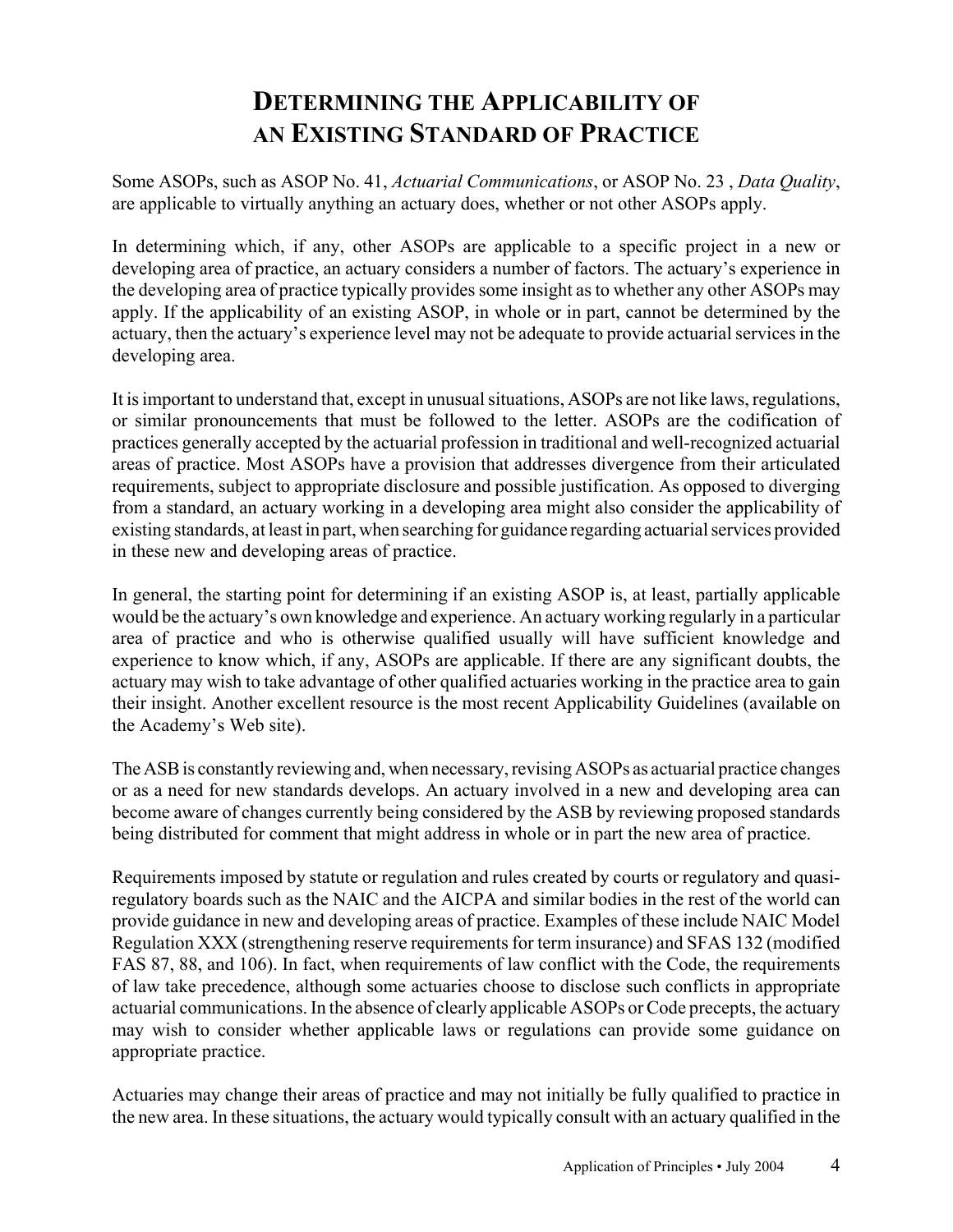new area in searching for applicable standards. Similarly, an actuary engaged in a new and developing area of practice may find that guidance with respect to possibly applicable standards, law, or regulation may be found by consulting with others more familiar with the area of practice or the particular assignment at hand. These other individuals may not be actuaries.

In general, in making an evaluation regarding the application of existing ASOPs or Code precepts, in whole or in part, the actuary utilizes professional judgment, taking into account principles and practices generally accepted by the actuarial profession.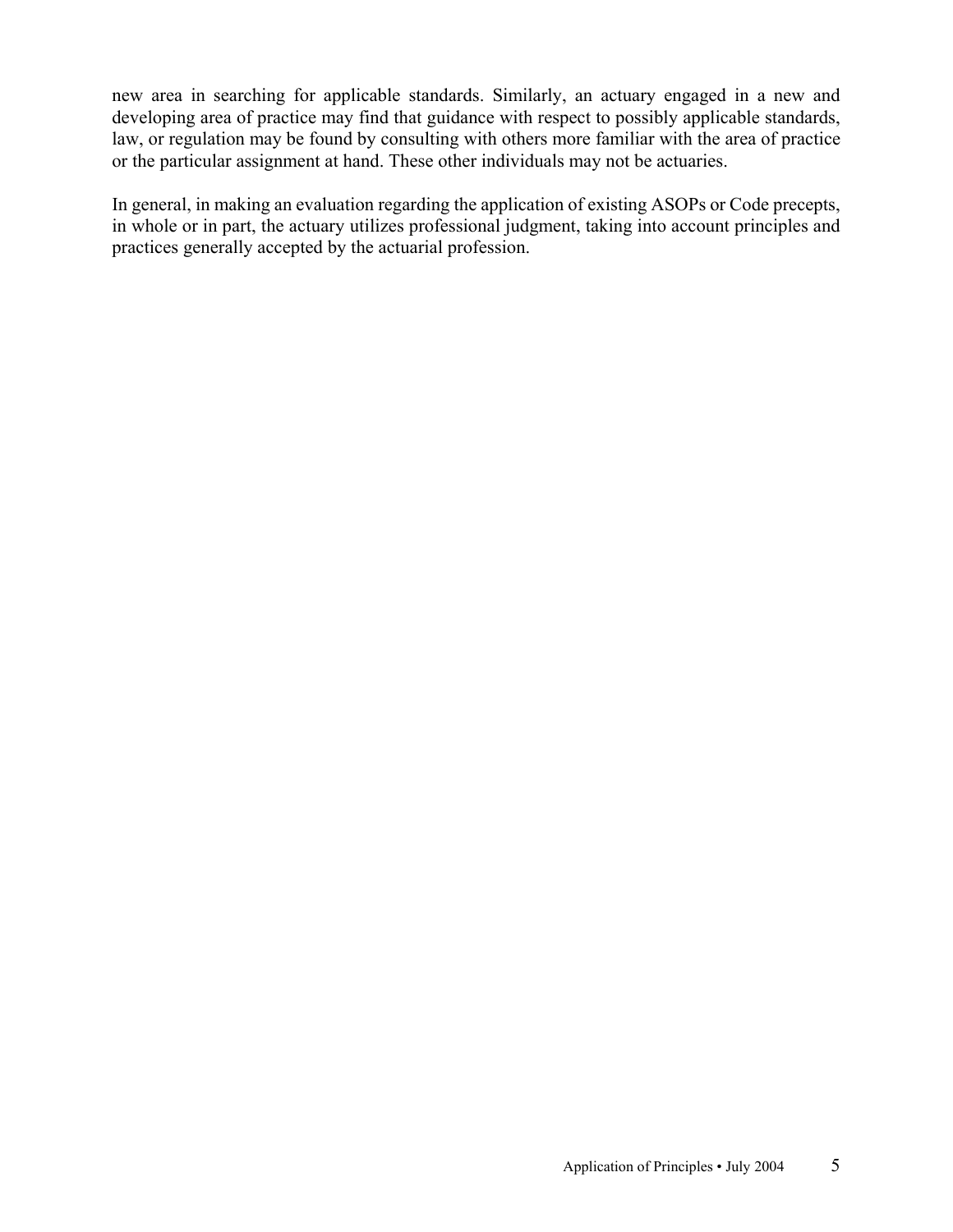# **PRINCIPLES AND PRACTICES GENERALLY ACCEPTED BY THE PROFESSION**

Actuarial principles and practices are those derived from the professional actuarial literature or from common use by actuaries. To some extent, principles and practices generally accepted by the actuarial profession are codified in the profession's ASOPs. However, practices not specifically described in the ASOPs can nevertheless be "generally accepted" to the extent that qualified members of the profession would agree that such practices are appropriate in a given situation.

Therefore, actuarial principles and practices consistent with practices described in the ASOPs as adopted by the ASB or otherwise established by other precedent or common usage can be considered generally accepted. Practices that are not consistent with practices described in the ASOPs or that are not established by other precedent or common usage typically cannot be considered "generally accepted," even though such practices might yield an acceptable result in a given instance.

In the absence of an applicable ASOP, actuaries look to other sources in the actuarial literature for guidance on what principles and practices are generally accepted by the profession. Other sources of generally accepted actuarial principles and practices include the journals of recognized professional actuarial organizations (including the statements of principles promulgated by the Casualty Actuarial Society and the Society of Actuaries), recognized actuarial textbooks, study materials, and practice notes issued by the Academy. Some actuaries practicing in the United States also look to the published actuarial standards of practice of other countries, adapting them as necessary to U.S. practice. All of these materials are non-binding, but may provide the actuary with useful guidance in determining how to complete a particular assignment where no applicable ASOP exists.<sup>1</sup> Actuaries' companies may also have developed guidance on practice and procedures to be followed by actuaries employed by them.

Actuaries exercise professional judgment in determining the applicability and weight to be given to concepts described in the actuarial literature previously described. Actuaries may disagree as to the applicability of particular concepts or texts, and may legitimately prefer differing approaches or methods. It is not unusual or inappropriate for actuaries practicing in the absence of an applicable ASOP to rely on different sources within the actuarial literature, select different methods, or reach differing outcomes, and differences in outcomes do not necessarily indicate that one source or method is more appropriate than another.

Actuaries exercise professional judgment by examining particular assignments in light of known facts and anticipated circumstances. Typically, actuaries rely upon company management, accountants, auditors, and others professionals to provide the necessary data and other information and, when necessary, assumptions to support their analyses. Actuaries then select reasonable

 $1$  Some actuarial work is governed by specific regulatory requirements or must follow methods and procedures established outside the actuarial profession, such as generally accepted accounting principles. Actuaries typically comply with such requirements to the extent they are applicable without regard to whether such requirements are consistent with ASOPs or principles and practices generally accepted by the actuarial profession. However, in such instances, ASOPs often call for the actuary to disclose the requirements with which the actuary's work complies. ASOP No. 41, *Actuarial Communications*, provides guidance in this regard. If they believe that such requirements conflict with ASOPs or principles and practices generally accepted by the actuarial profession, some actuaries also choose to disclose the conflict in an appropriate communication.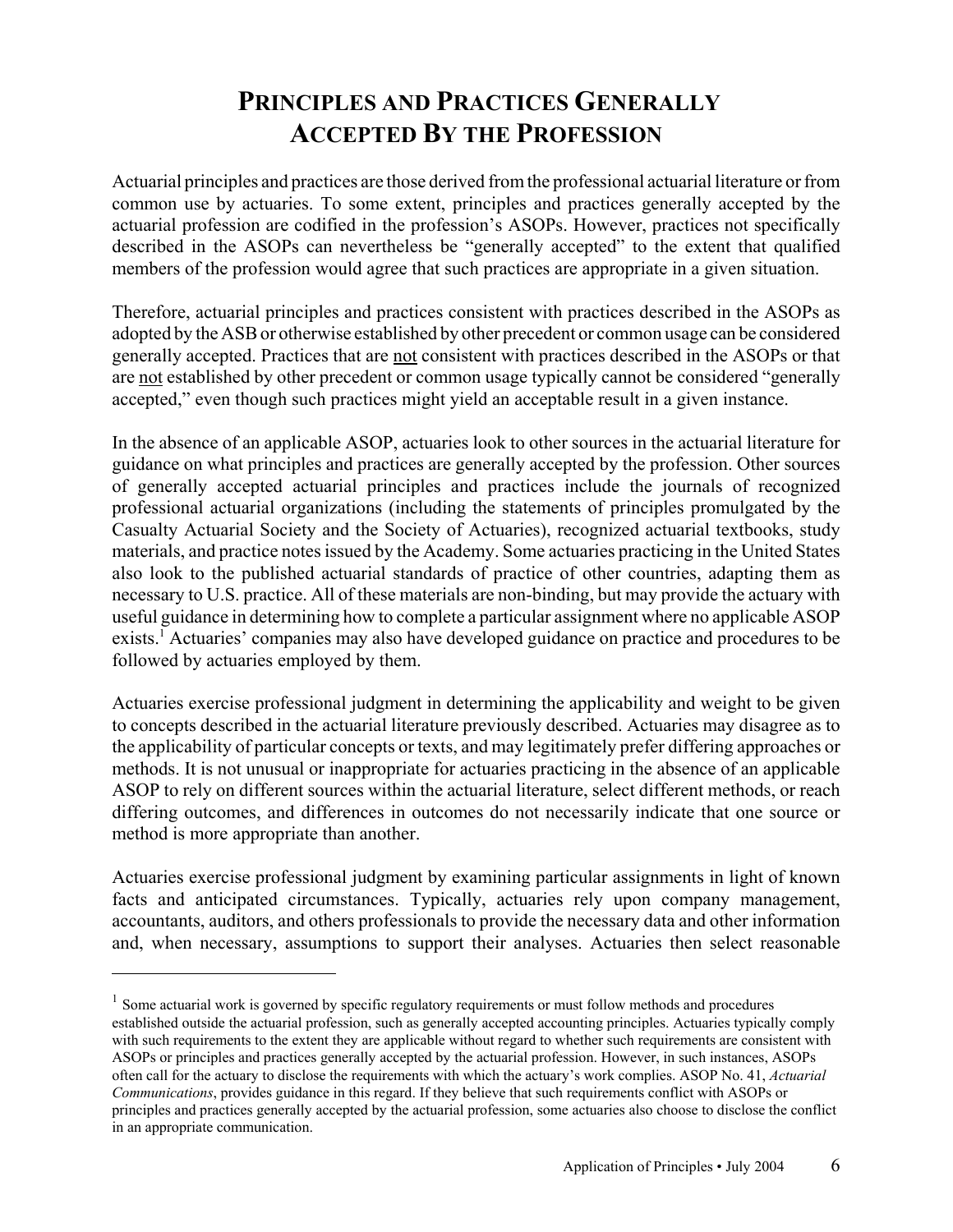assumptions and appropriate methods based on their professional training and experience and their understanding of appropriate practice under the circumstances. Actuaries can legitimately disagree in their selection of assumptions and methods, and more than one method or assumption may be appropriate in a particular situation.

The ABCD can be an excellent source for advice on principles and practices generally accepted by the profession. When the ABCD is unable to provide specific guidance relative to a particular situation or project, it may be able to refer the actuary to other resources for guidance both inside and outside the profession.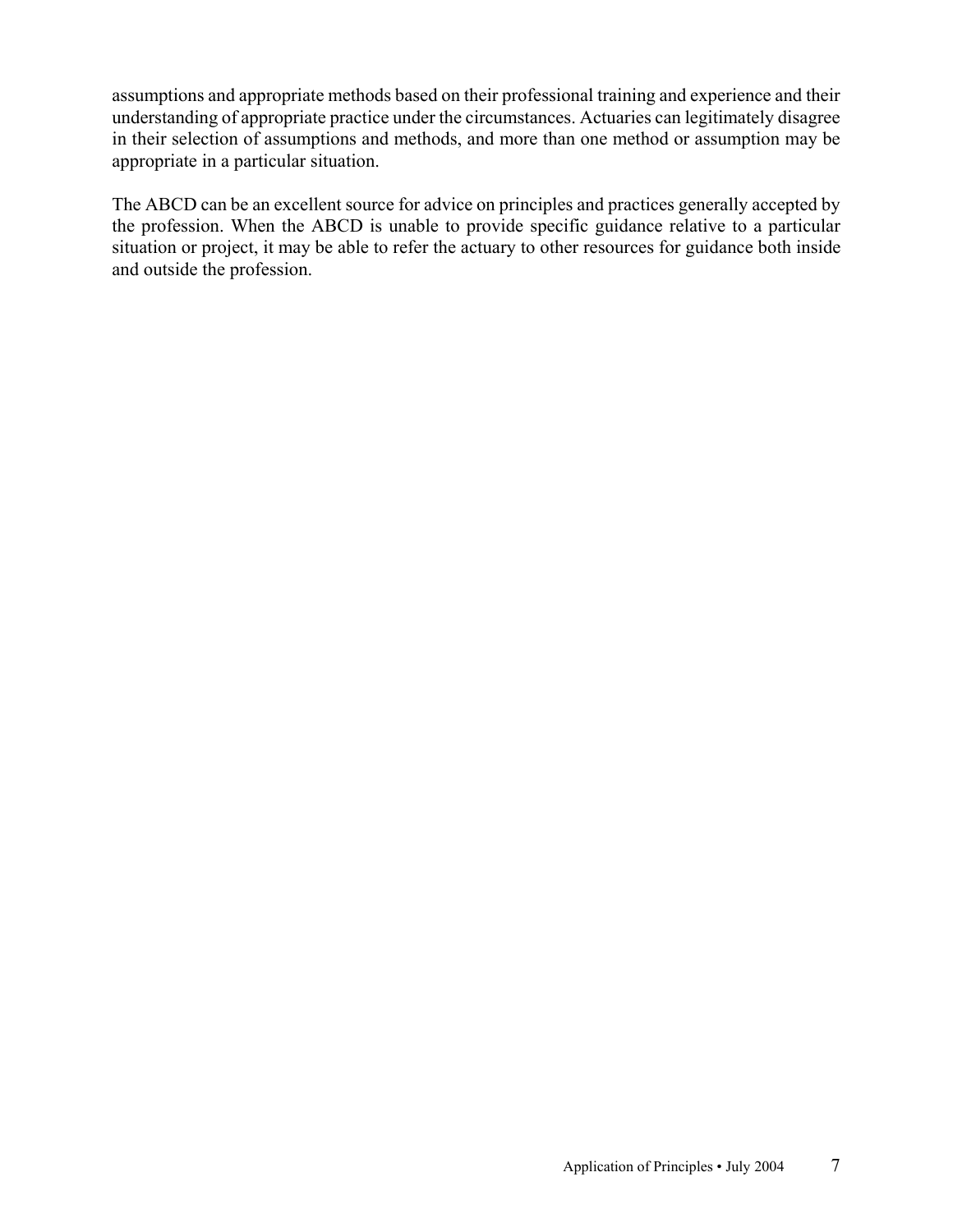#### **GUIDANCE FROM OTHER PROFESSIONS**

A standard may not exist for a particular activity undertaken by an actuary because the activity is in an area of practice in which actuaries are not traditionally or typically involved. To the extent that such areas of actuarial activity overlap with the activities of other professions, the standards, procedures, or practices generally accepted by these other professions may provide guidance or be applied or adapted to the actuary's work.

For example, actuaries who participate in the preparation of financial statements that are subject to the application of generally accepted accounting principles and standards produced by non-actuarial standard-setting bodies generally look to the principles, standards, and literature of the accounting profession as a source of useful guidance.

Actuaries may also find it useful to be aware of generally accepted principles and practices of other professions as the domain of their work or their employers' involvement in new areas of work generates new overlapping areas of practice. Attorneys, economists, financial engineers, and mathematicians all work in areas that may overlap with the work of an actuary. Actuaries are not bound to conform to principles or practices of these other professions but may find them to be helpful sources of information or ideas.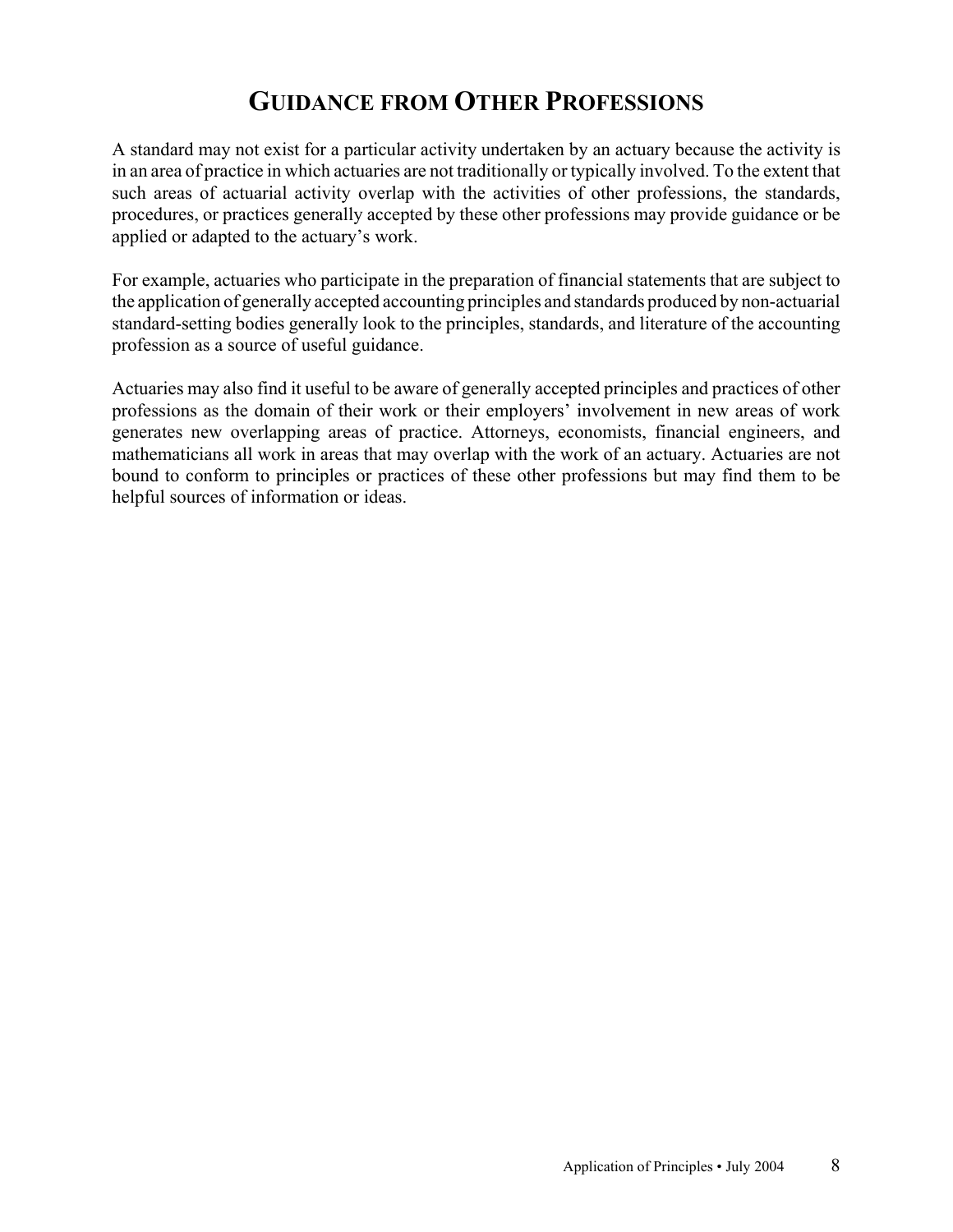### **PROFESSIONAL JUDGMENT**

Professional judgment relates to the decisions made by an actuary while providing actuarial services. Professional judgment is reflected in the recommendations, advice, findings, or opinions that are the expression of the actuarial service provided.

In a broad sense, actuaries typically make the judgments or decisions incorporated into the actuarial services they provide based on the following important elements:

- appropriate application of the Code;
- applicable standards;
- their education;
- their prior experience;
- investigative research; and
- analysis.

The Code anticipates, in Annotation 3-2, that the actuary may be involved in an area in which no applicable standard exists. In this situation, the Code advises the actuary "to utilize professional judgment." In this narrower sense, then, an actuary's professional judgment can only rely on the listed elements noted above exclusive of applicable standards.

The absence of applicable standards for an area or areas of actuarial practice may imply that the area or areas of practice are too new for generally accepted practices to have developed. In this situation, the application of professional judgment by any actuary providing service in this area will add to a collective base of experience from which generally accepted practices might emerge and, ultimately, an ASOP might be developed in the future.

ASOPs may also not exist for particular areas of practice or activity because standards were not considered necessary for those areas of practice by the ASB. An ASOP may not have been considered necessary, for example, if the reasonable options available to an actuary providing an actuarial service related to an activity are so numerous as to defy the need for enumeration or specificity. In this situation, professional judgment, exclusive of a standard, is the expected and anticipated basis for the actuary's decisions related to the service provided.

ASOPs, when they do exist, provide actuaries with a basis for believing that their work product conforms to principles and practices generally accepted by the actuarial profession as evidenced by the exercise of the professional judgment of the qualified actuaries whose practice contributed to the ASOP. By virtue of being an example of accepted principles and practices, ASOPs can also provide education in practice areas in which an actuary may be unfamiliar. This suggests that, in the exercise of professional judgment in the absence of a standard, an actuary may wish to keep in mind (in addition to satisfying the other important elements of professional judgment noted above) the following: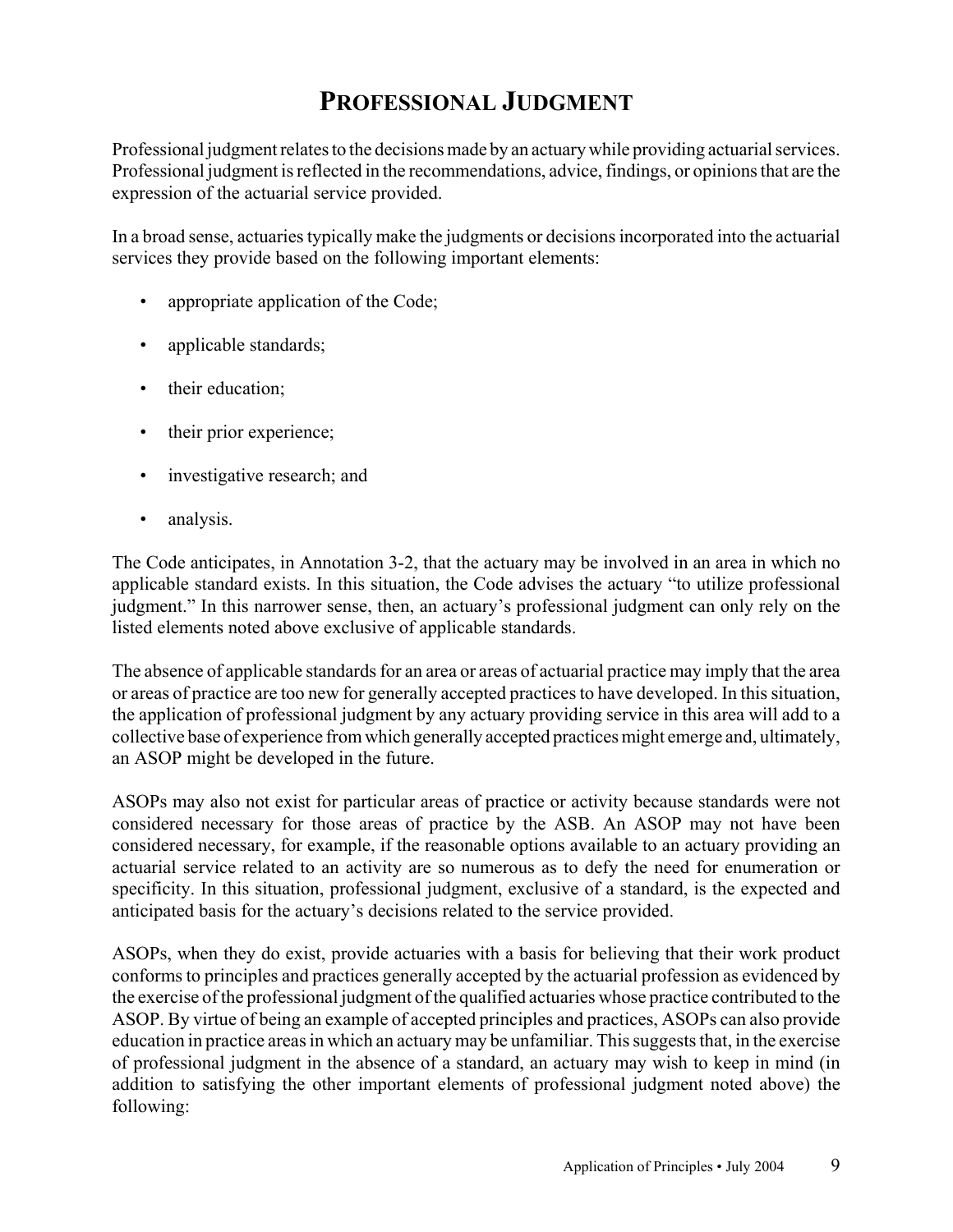- the contribution the actuary's exercise of professional judgment might have on a future standard; and
- the educative value of the approaches, techniques, or processes utilized in the exercise of professional judgment.

The above implies that, in the exercise of professional judgment, actuaries apply their knowledge with integrity, informed judgment, and perspective with respect to the circumstances of the specific situation and the intended purpose of the results of the actuaries work product.

With respect to the application of the important elements enumerated above in the professional judgments or decisions that actuaries make, the following sources of data may be considered:

- applicable ASOPs or practices and principles generally accepted by other actuarial organizations (e.g., in a different practice area or foreign);
- information contained in articles published in recognized actuarial journals;
- information contained in recognized actuarial text books;
- relevant study materials produced by recognized actuarial organizations; or
- practice notes published by the Academy.

The actuary is usually prudent to bear in mind that professional judgment is a part of decisions the actuary makes whether made in the presence of an ASOP or not.